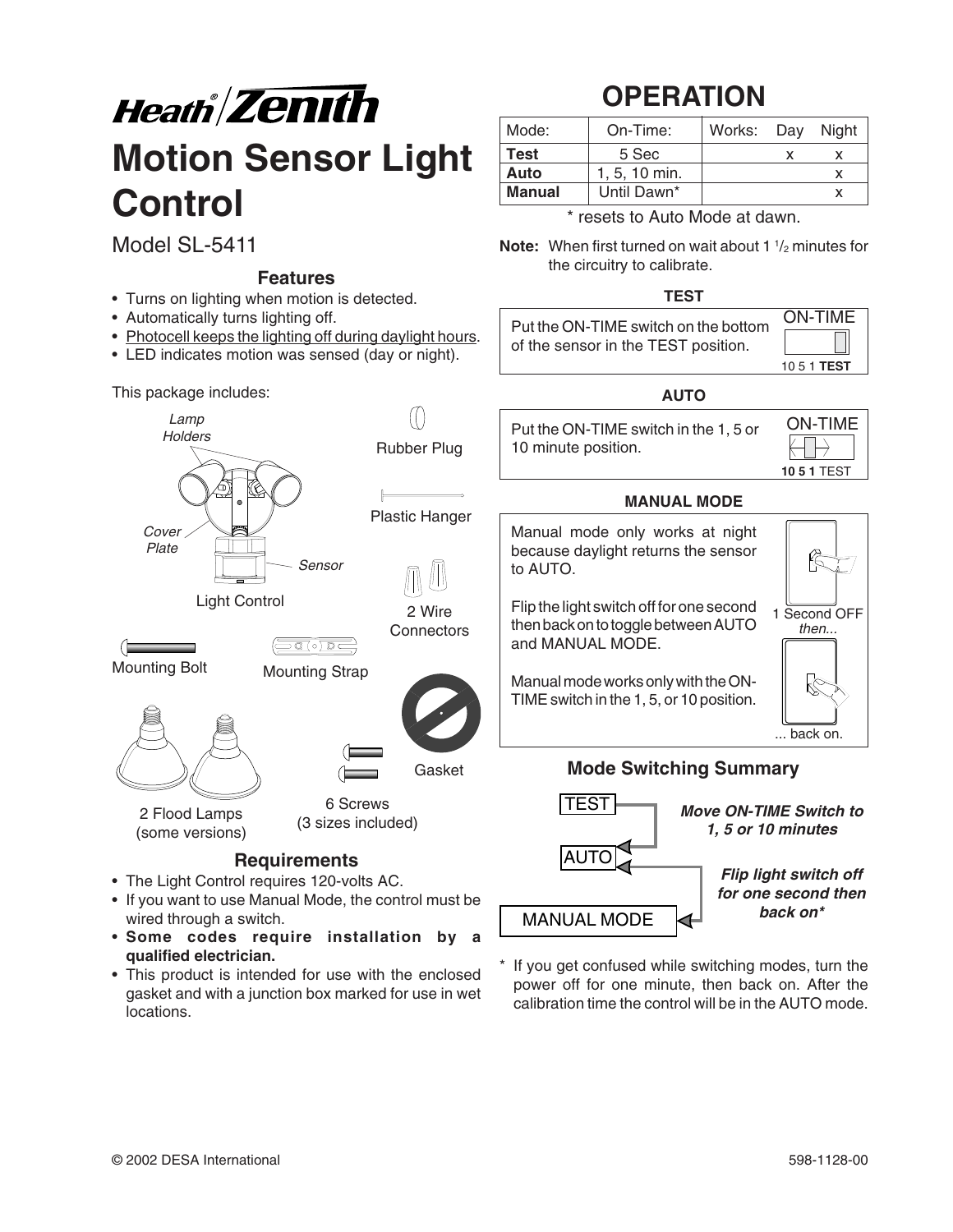### **INSTALLATION**

For easy installation, select an existing light with a wall switch for replacement.



#### **Wall Mount Eave Mount**

**For under eave installation, the sensor head must be rotated** as shown in the next two steps for proper operation and to avoid the risk of electrical shock.

For eave mount only:



### **WIRE THE LIGHT CONTROL.**

#### ❒ **Turn power off at the fuse or circuit breaker.**

- ❒ Remove the existing light fixture.
- $\Box$  Install the mounting strap as shown using two screws that fit your junction box.
- $\Box$  The plastic hanger can be used to hold the fixture while wiring. The small end of the plastic hanger can be threaded through the hole in the center of the cover plate. The small end then goes into one of the slots on the mounting strap.
- ❒ Route the Light Control's wires through the large gasket holes.
- ❒ Twist thejunction box wires and fixture wires together as shown. Secure with wire connectors.



### **MOUNT THE LIGHT CONTROL.**

- ❒ Align the Light Control cover plate and cover plate gasket. Secure with the mounting bolt.
- ❒ Push the Rubber Plug firmly into place.
- ❒ If a wet location junction box was not used, caulk the wall plate mounting surface with silicone weather sealant.

To avoid water damage and electrical shock, keep lamp holders 30° below horizontal.



Keep lamps at least 1" (2.5 cm) from the sensor. Do not allow the lamps to

 $\Box$  Adjust the lamp holders by loosening the lock nuts but do not rotate the lamp holders more than 180° from the factory setting. When screwing in the floodlamps, do not overtighten.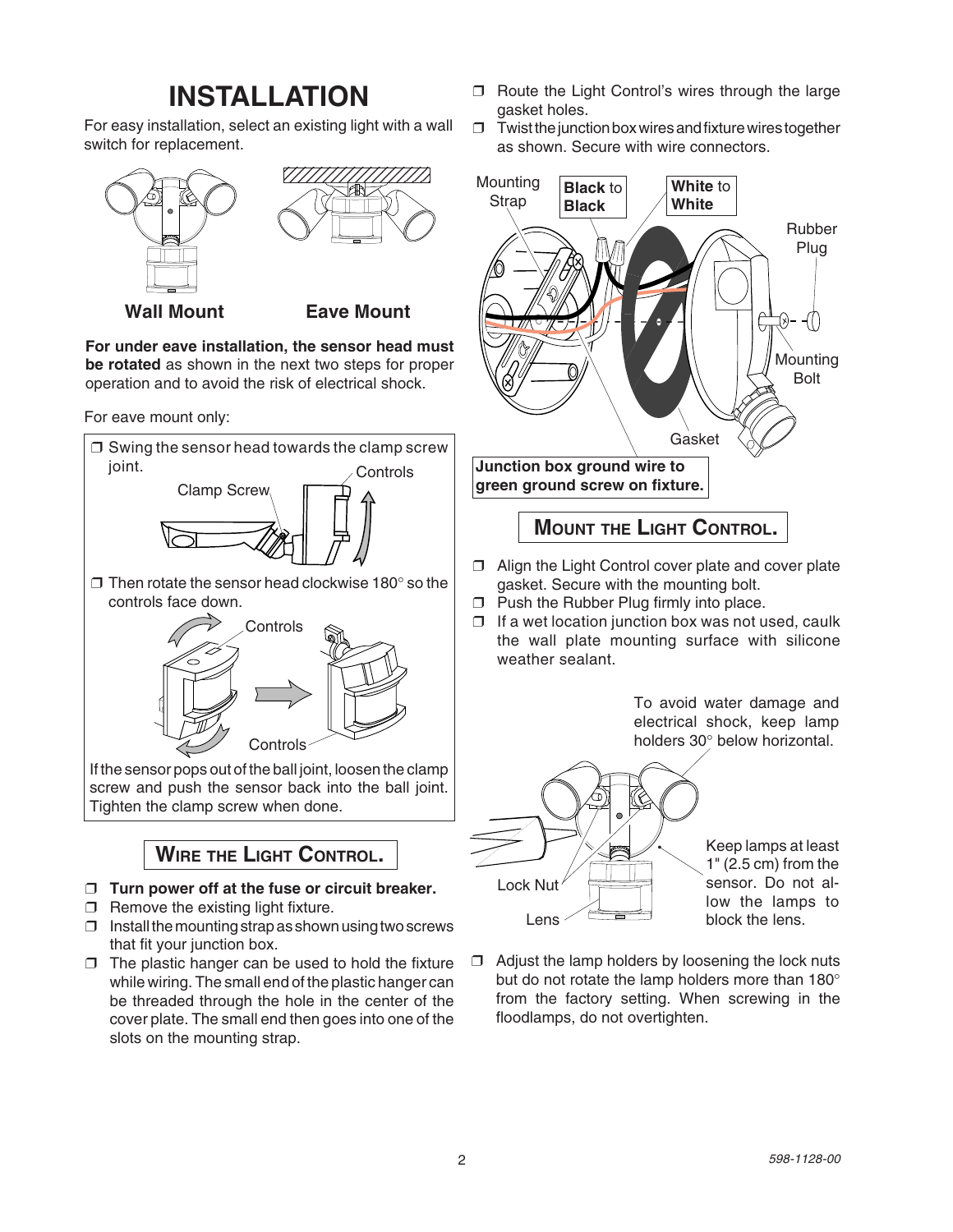### **TEST AND ADJUSTMENT**

- ❒ **Turn on the circuit breaker and light switch.**
- ❒ Turn the RANGE control to the mid position and the ON-TIME control to the TEST position.
- **NOTE:** Sensor has a 1 <sup>1</sup>/<sub>2</sub> minute warm up period before it will detect motion. When first turned on, wait 1 1/<sub>2</sub> minutes.



- Objects that change temperature rapidly, such as **heating vents and air conditioners.** These heat sources could cause false triggering.
- Areas where **pets or traffic** may trigger the control.
- **Nearby large, light-colored objects** reflecting light may trigger the shut-off feature. Do not point other lights at the sensor.



The detector is most sensitive to motion across its field of view.



Least Sensitive Most Sensitive

- ❒ Loosen the clamp screw in the sensor ball joint and gently rotate the sensor.
- ❒ Walk through the coverage area noting where you are when the lights turn on (also, the LED will flash several times when motion is detected). Move the sensor head up, down, or sideways to change the coverage area. **Keep the sensor at least 1" (2.5 cm) away from the lamps.**
- ❒ Adjust the RANGE as needed. RANGE set too high may increase false triggering.
- ❒ **Secure the sensor head by tightening the clamp screw.** Do not overtighten the screw.



**Coverage**

 $\Box$  Set the amount of TIME you want the lights to stay on after motion is detected (1, 5 or 10 minutes).

**Warning - Risk of fire. Do not aim the lamps at a combustible surface within 3 ft. (1 m).**

### **SPECIFICATIONS**

| Range Up to 70 ft. (21 m) [varies with      |
|---------------------------------------------|
| surrounding temperature].                   |
| Sensing Angle Up to 150°                    |
| Electrical Load. Up to 300 Watt Maximum In- |
| candescent [Up to 150 Watt                  |
| maximum each lamp holder.]                  |
| Power Requirements. 120 VAC, 60 Hz          |
| Operating Modes TEST, AUTO and MANUAL       |
| <b>MODE</b>                                 |
| Time Delay $\dots \dots 1$ , 5, 10 minutes  |
| Range Adjustable                            |
|                                             |

Heath®/Zenith reserves the right to discontinue products and to change specifications at any time without incurring any obligation to incorporate new features in products previously sold.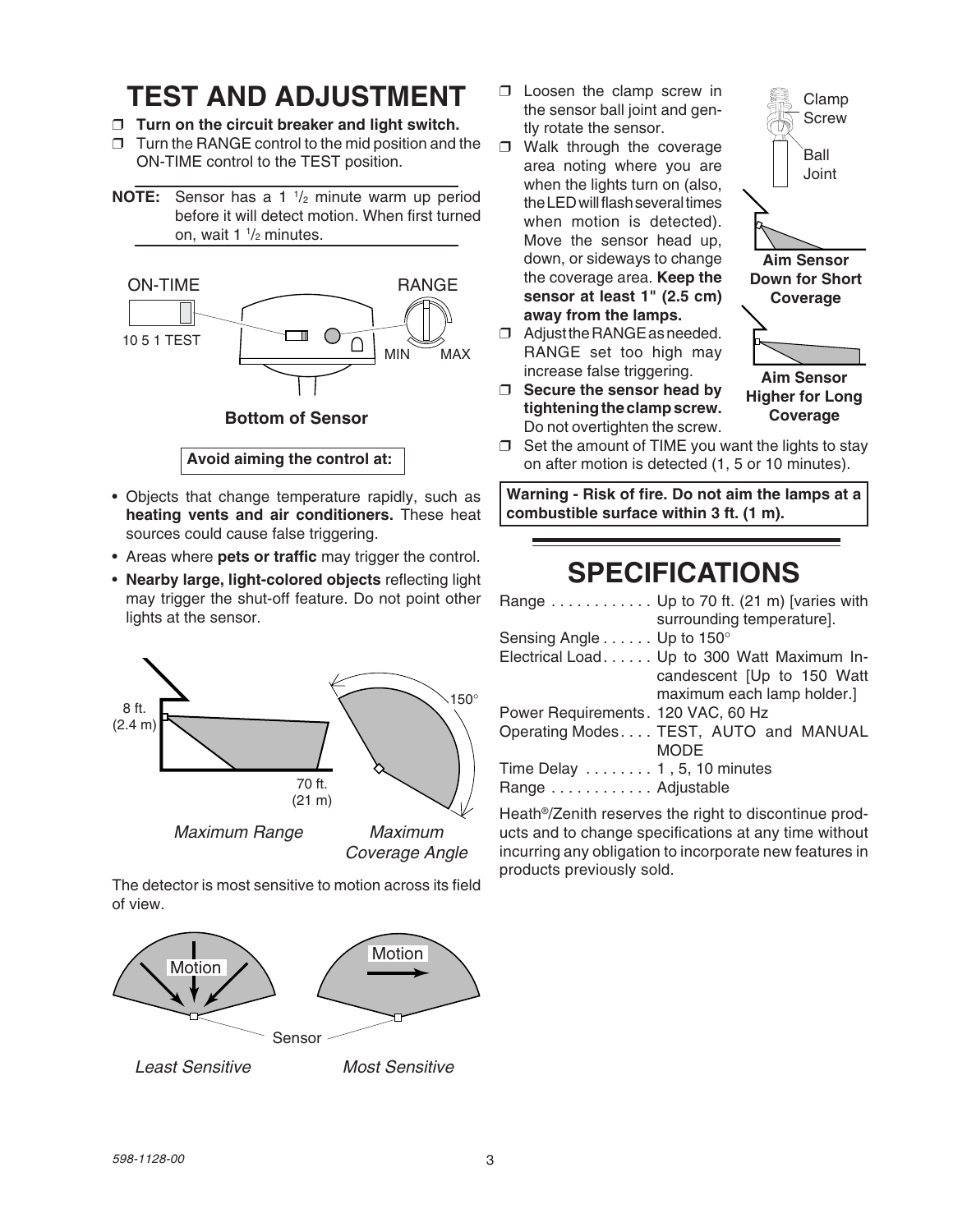## **TROUBLESHOOTING GUIDE**

| <b>SYMPTOM</b>                                 | <b>POSSIBLE CAUSE</b>                                                                                                                                                                                                                                                                                                          | <b>SYMPTOM</b>                  | <b>POSSIBLE CAUSE</b>                                                                                                                                                                                                                                                                                                                                                                                                            |
|------------------------------------------------|--------------------------------------------------------------------------------------------------------------------------------------------------------------------------------------------------------------------------------------------------------------------------------------------------------------------------------|---------------------------------|----------------------------------------------------------------------------------------------------------------------------------------------------------------------------------------------------------------------------------------------------------------------------------------------------------------------------------------------------------------------------------------------------------------------------------|
| Lights will not come<br>on.                    | 1. Light switch is turned off.<br>2. Flood light is loose<br>orl<br>burned out.<br>3. Fuse is blown or circuit breaker is<br>turned off.<br>4. Daylight turn-off is in effect (re-<br>check after dark).<br>5. Incorrect circuit wiring, if this is a<br>new installation.<br>6. Re-aim the sensor to cover de-<br>sired area. | Lights stay on<br>continuously. | 1. A flood lamp is positioned too close to<br>the sensor or pointed at nearby ob-<br>jects that cause heat to trigger the<br>sensor. (Reposition the lamp away<br>from the sensor or nearby objects).<br>2. Light Control is pointed toward a heat<br>source like an air vent, dryer vent, or<br>brightly-painted heat-reflective sur-<br>face. (Reposition sensor).<br>3. Light Control is in Manual Mode.<br>(Switch to Auto.) |
| Lights come on<br>in daylight.                 | 1. Light Control may be installed in<br>a relatively dark location.<br>2. Light Control is in Test.<br>(Set control switch to an<br>ON-TIME position).                                                                                                                                                                         | Lights flash on<br>and off.     | 1. Heat or light from the lamps may be<br>turning the Light Control on and off.<br>(Reposition the lamps away from the<br>sensor).<br>2. Heat being reflected from other ob-                                                                                                                                                                                                                                                     |
| Lights come on for<br>no apparent rea-<br>son. | 1. Light Control may be sensing<br>small animals or automobile traf-<br>fic (re-aim sensor).<br>2. Range is set too high.<br>(Reduce Range).                                                                                                                                                                                   |                                 | jects may be affecting the sensor.<br>(Reposition sensor).<br>3. Light Control is in the Test mode and<br>warming up. (Flashing is normal un-<br>der these conditions).<br>4. Light may be leaking through the<br>floodlamp reflectors. (Replace the lamps                                                                                                                                                                       |

### **TECHNICAL SERVICE**

### **(Do Not Send Products)**

If you experience a problem, follow this guide. You may also want to visit our Web site at: **www.desatech.com.** If the problem persists, call\* for assistance at **1-800-858-8501,** 7:30 AM to 4:30 PM Central Time weekdays. You may also write\* to:

DESA International, Inc.

P.O. Box 90004, Bowling Green, KY 42102-9004

\* If contacting Technical Service, please have the following information available: Model Number, Date of Purchase, and Place of Purchase.

#### **No Service Parts Available for this Product**

#### **YOUR HEATH®/ZENITH TEN YEAR LIMITED WARRANTY**

This is a "Limited Warranty" which gives you specific legal rights. You may also have other rights which vary from state to state or province to province.

For a period of ten years from the date of purchase, any malfunction caused by factory defective parts or workmanship will be corrected at no charge to you. **Light bulbs are not covered.** To obtain a refund or a replacement, return the product to the place of purchase.

**Not Covered -** Repair service, adjustment and calibration due to misuse, abuse or negligence, light bulbs and other expendable items are not covered by this warranty. Unauthorized service or modification of the product or of any furnished component will void this warranty in its entirety. This warranty does not include reimbursement for inconvenience, installation, setup time, loss of use, or unauthorized service.

This warranty covers only Heath®/Zenith assembled products and is not extended to other equipment and components that a customer uses in conjunction with our products.

THIS WARRANTY IS EXPRESSLY IN LIEU OF ALL OTHER WARRANTIES, EXPRESS OR IMPLIED, INCLUDING ANY WARRANTY, REPRESENTATION OR CONDITION OF MERCHANT ABILITY OR THAT THE PRODUCTS ARE FIT FOR ANY PARTICULAR PURPOSE OR USE, AND SPECIFICALLY IN LIEU OF ALL SPECIAL, INDIRECT, INCIDEN-TAL, OR CONSEQUENTIAL DAMAGES.

REPAIR OR REPLACEMENT SHALL BE THE SOLE REMEDY OF THE CUSTOMER AND THERE SHALL BE NO LIABILITY ON THE PART OF DESA FOR ANY SPECIAL, INDIRECT, INCIDENTAL, OR CONSEQUENTIAL DAMAGES, INCLUDING BUT NOT LIMITED TO ANY LOSS OF BUSINESS OR PROFITS, WHETHER OR NOT FORESEEABLE. Some states or provinces do not allow the exclusion or limitation of incidental or consequential damages, so the above limitation or exclusion may not apply to you. Retain receipt for warranty claims.

with new high quality PAR 38 lamps).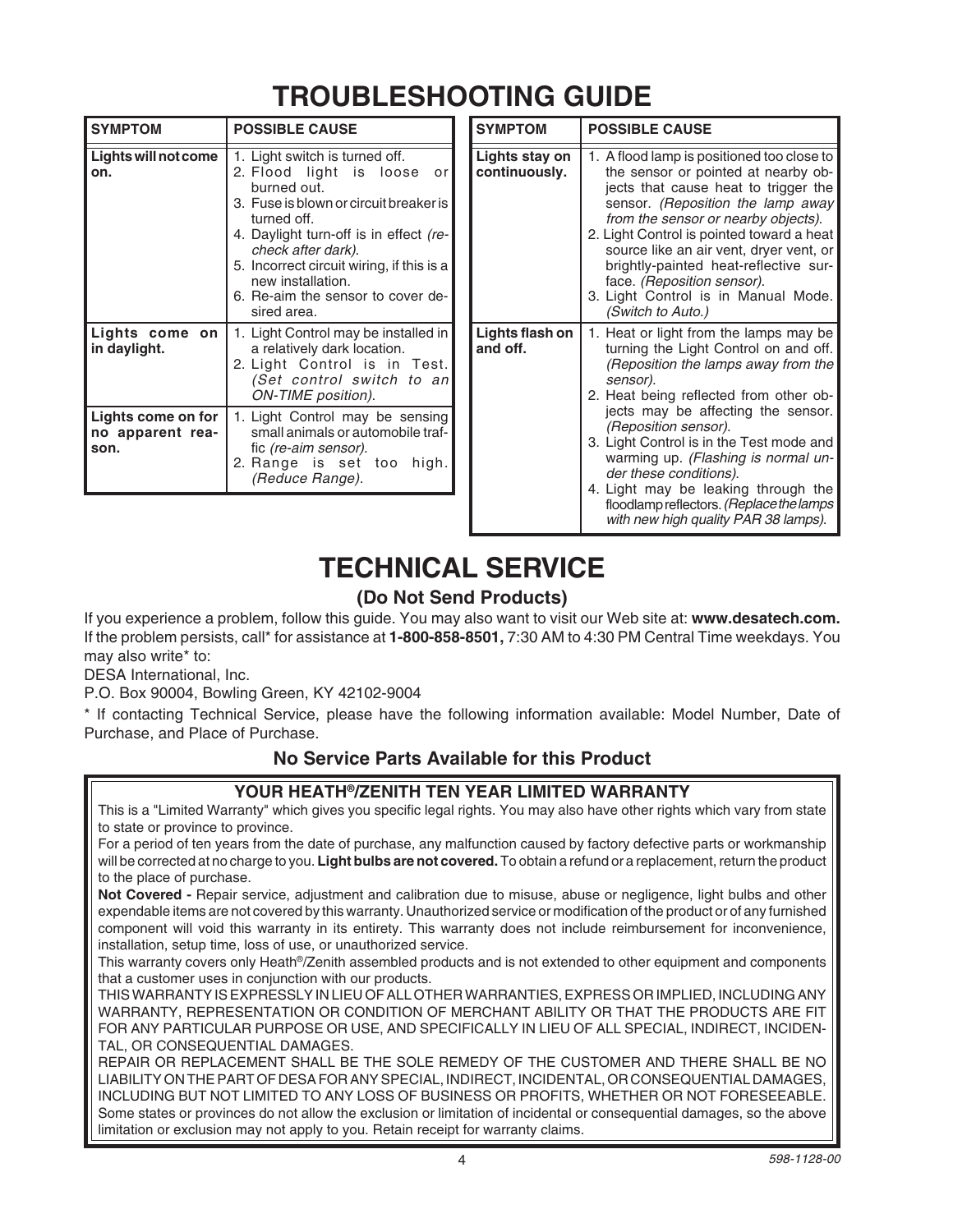

# **Control de luz del detector de movimiento**

Modelo SL-5411

#### **Características**

- Prende la luz cuando detecta movimiento.
- Apaga la luz automáticamente.
- La fotocélula mantiene la luz apagada durante el día.
- LED indica que se ha detectado movimiento (durante el día o la noche).

Este paquete tiene:





(algunas versiones)

6 tornillos (3 dimensiones)

**Empague** 

### **Requisitos**

- El Control de Luz requiere 120 VCA.
- Para usar el Sobrecontrol Manual, conecte el control con un interruptor.
- **Algunos códigos requieren instalación por un electricista calificado.**
- Se recomienda usar este producto con el empaque provisto y con una caja de empalme marcada para uso en lugares húmedos.

# **FUNCIONAMIENTO**

|        |                  | Modalidad: tiempo encendido Trabaja: Día Noche |  |
|--------|------------------|------------------------------------------------|--|
| Prueba | 5 seg.           |                                                |  |
| Autom. | $1, 5 6 10$ min. |                                                |  |
| Manual | Hasta el         | x                                              |  |
|        | amanecer*        |                                                |  |

\*Se pone en Automático al amanecer.

**Nota:** Cuando lo prenda por primera vez espere 1  $\frac{1}{2}$ minutos para que el circuito se claibre.

#### **Para PRUEBA:**

| Ponga el interruptor de tiempo (ON- | <b>ON-TIME</b> |
|-------------------------------------|----------------|
| TIME), al fondo del detector, en la | $\Box$         |
| posición de prueba (TEST).          | 1051 TEST      |

#### **Para AUTOMATICO:**

| Ponga el interruptor de tiempo | <b>ON-TIME</b>                |
|--------------------------------|-------------------------------|
| (ON-TIME) en la posición de    | $\leftarrow \rightarrow \bot$ |
| 1.5 ó 10 minutos.              | <b>10 5 1 TEST</b>            |

#### **Para MODO MANUAL:**

El modo manual funciona sólo por la noche porque la luz del día pone al detector en modo AUTOMATICO.

Apague el interruptor por un segundo y vuélvalo a prender para conmutar entre MODO AUTOMATICO y MANUAL.

El modo manual funciona sólo con el interruptor ON-TIME en la posición 1, 5 ó 10.

#### **Resumen de las modalidades del interruptor**



**Mueva el interruptor de tiempo (ON-TIME) a 1, 5 ó 10 minutos**

**Apague el interruptor por un segundo y préndalo de nuevo\***

Si se confunde mientras cambia de fases, apague la electricidad por un minuto y préndala de nuevo. Después del tiempo de calibración el control estará en fase AUTO(MATICA).

...préndalo.

1 segundo APAGADO luego...

停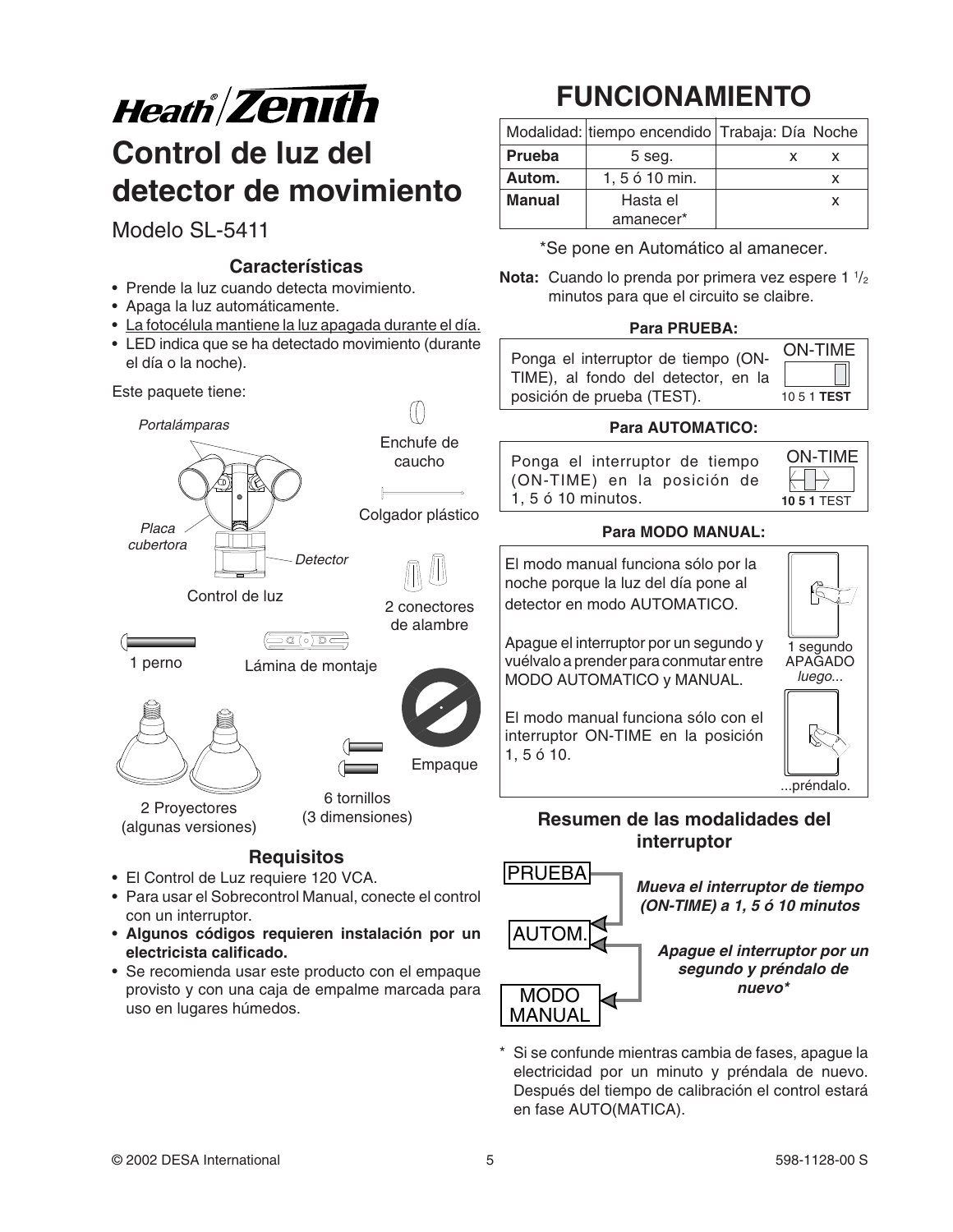### **INSTALACION**

Para una fácil instalación escoja una luz con un interruptor de pared.



**Montaje en pared Montaje en alero**

**Para instalarlo bajo el alero, la cabeza del detector debe ser girada** como se muestra en los dos pasos siguientes para evitar el riesgo de un choque eléctrico.



❒ Entonces gire la cabeza del detector hacia la derecha por 180° hasta que los controles miren hacia abajo.



Si el detector se sale de la unión esférica, afloje el tornillo sujetador y empuje el detector hacia dentro de la unión esférica. Apriete el tornillo sujetador cuando termine.

### **CONECTE EL CONTROL DE LUZ.**

- ❒ **Apague la energía en el fusible o cortacircuitos.**
- ❒ Quite el aparato de luz existente.
- ❒ Instale la lámina de montaje a la caja de empalme usando tornillos apropiados para la caja de empalme.
- ❒ Se puede usar el colgador plástico para sostener el aparato mientras se instala el cableado. El extremo pequeño del colgador se puede pasar por el agujero en el centro de la placa cubertora. El extremo pequeño va luego dentro de las ranuras de la lámina de montaje.
- ❒ Pase todos los cables del aparato por los agujeros grandes del empaque, como se muestra.

❒ Conecte los cables de la caja de empalme con los cables del aparato de luz, como se muestra. Tuérazalos juntos y asegúrelos con un conector de cables.



**INSTALE EL CONTROL DE LUZ.**

- ❒ Alinee la placa cubertora del Control de Luz con el empaque de la placa cubertora. Asegure con el perno de montaje.
- ❒ Empuje el tapón de caucho firmemente hasta que encaje.
- ❒ Si no se usó una caja de empalme para sitio mojado, calafatee la superficie de montaje de la placa de pared con un sellador de silicona contra la intemperie.

Para evitar daño causado por el agua y riesgo de electrocución, mantenga los portalámparas a 30° debajo de la línea horizontal.



Mantenga las lámparas por lo menos a 2.5 cm del detector. No deje que las lámparas bloqueen la placa translúcida.

Placa translúcida

❒ Ajuste los portalámparas aflojando las contratuercas, pero no los gire más de 180° de la calibración hecha en fábrica. Cuando atornille los proyectores no los apriete demasiado.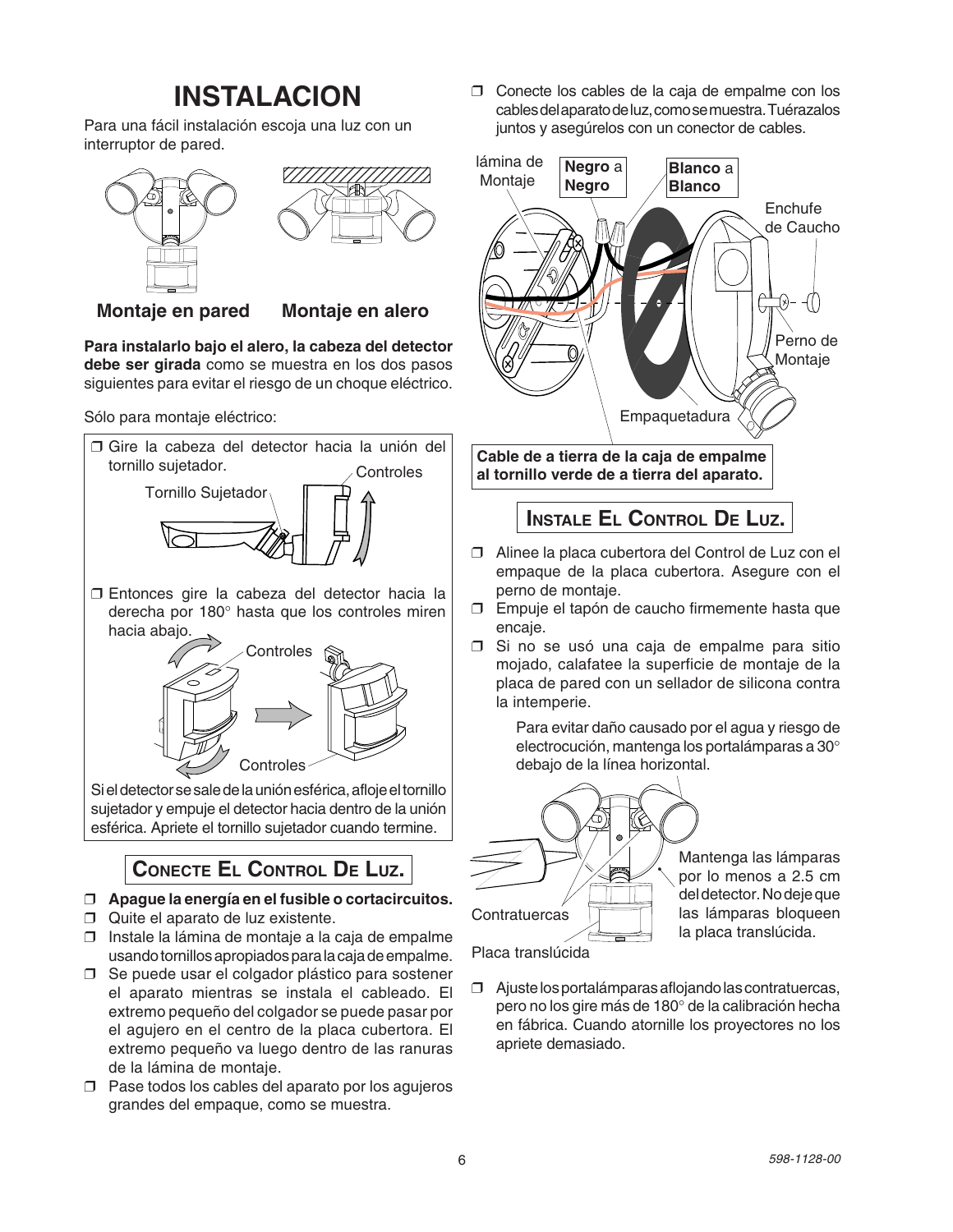### **PRUEBA Y AJUSTE**

- ❒ **Prenda el cortacircuitos y el interruptor de luz.**
- ❒ Gire el control RANGE a la posición media y el control ON-TIME a la posición TEST.
- **NOTA:** El detector tiene un período de cerca de 1 <sup>1</sup>/<sub>2</sub> minutos de calentamiento antes de detectar movimiento. Cuando lo prenda por primera vez, espere 1  $\frac{1}{2}$  minutos.



#### **Parte de abajo del detector**

**Evite apuntar el control hacia:**

- Objetos que cambien rápidamente de temperatura tales como **ductos de calefacción y acondicionadores de aire.** Estas fuentes de calor pueden causar falsas alarmas.
- Areas donde **animales domésticos o el tráfico** puedan activar el control.
- **Los objetos grandes cercanos y de colores resplandecientes** que reflejan la luz del día pueden hacer que el detector se apague. No apunte otras luces hacia el detector.



Alcance Máximo Angulo de

Cobertura Máxima

El detector es menos sensible del movimiento que se dirige hacia él.



Lo menos sensible  $\qquad \qquad$  Lo más sensible

- ❒ Afloje el tornillo sujetador en la unión esférica y gire despacio el detector.
- ❒ Camine por el área a protegerse y dése cuenta dónde está cuando se prende la luz. Mueva la cabeza del detector hacia arriba, hacia abajo o hacia los lados para cambiar el área de protección. **Mantenga al detector por lo menos a 1 pulgada (2.5 cm) de las lámparas.**
- ❒ Fije la sensibilidad (RANGE) como necesite. Demasiada sensibilidad puede aumentar las falsas alarmas.
- ❒ **Asegure la puntería de la cabeza del detector ajustando el tornillo sujetador.** No lo apriete demasiado.



**detector más arriba para mayor cobertura**

❒ Fije el período de tiempo (ON-TIME) que la luz debe quedarse prendida después de detectar movimiento (1, 5 ó 10 minutos).

**Advertencia - Riesgo de incendio. No apunte las lámparas a superficies combustibles dentro de un 3 pies (1 m).**

### **ESPECIFICACIONES**

| Hasta 70 pies (21 m)      |
|---------------------------|
| [varía de acuerdo a la    |
| temperatura que le rodea] |
| Hasta 150°                |
| Hasta 300 vatios máximo   |
| de luz incandescente      |
| [hasta 150 vatios máximo  |
| por cada portalámparas].  |
| 120 V ca, 60 Hz           |
| PRUEBA, AUTOMATICO,       |
| <b>y MODO MANUAL</b>      |
| 1, 5, 10 minutos          |
| Ajustable                 |
|                           |

Heath®/Zenith se reserva el derecho de descontinuar productos y de cambiar especificaciones a cualquier momento sin incurrir en ninguna obligación de tener que incorporar nuevas características en los productos vendidos con anterioridad.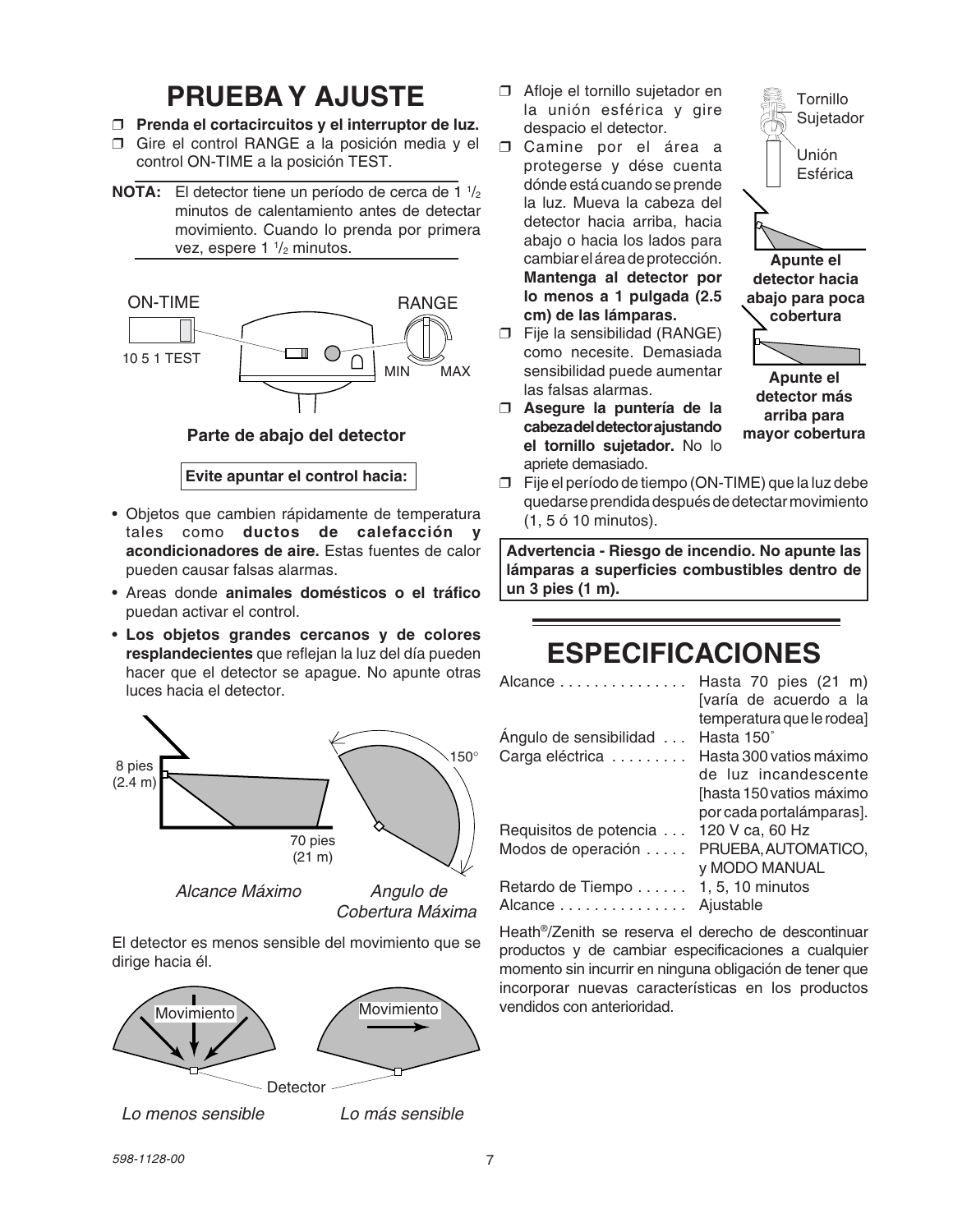# **GUIA DE INVESTIGACION DE AVERIAS**

| <b>SINTOMA</b>                                        | <b>POSIBLE CAUSA</b>                                                                                                                                                                                                                                                                                                                                                                                                                        |  |  |
|-------------------------------------------------------|---------------------------------------------------------------------------------------------------------------------------------------------------------------------------------------------------------------------------------------------------------------------------------------------------------------------------------------------------------------------------------------------------------------------------------------------|--|--|
| se<br>La<br>Luz<br>no<br>enciende.                    | 1. El interruptor de luz está<br>apagado.<br>2. El faro está flojo o fundido.<br>3. El fusible está quemado o el<br>cortacircuitos está apagado.<br>4. La desconexión de luz del día<br>está en efecto. (Compruébelo<br>cuando comience la obscuridad).<br>5. Alambrado incorrecto, si ésta es<br>una nueva instalación.<br>6. No<br>está<br>apuntando<br>correctamente. (Apunte de<br>nuevo el detector para proteger<br>el área deseada). |  |  |
| La luz se prende<br>durante el día.                   | 1. El Control de Luz puede estar<br>instalado<br>lugar<br>en<br>un<br>relativamente oscuro.<br>2. El Control de Luz está en fase de<br>Prueba. (Fije el interruptor del<br>control a la posición de TIEMPO).                                                                                                                                                                                                                                |  |  |
| La luz se prende sin<br>ninguna<br>razón<br>aparente. | 1. El Control de Luz puede estar<br>detectando animales pequeños<br>o el trásito de automóviles.<br>(Reapunte el detector).<br>2. La Sensibilidad es demasiado<br>alta. (Reduzca la sensibilidad).                                                                                                                                                                                                                                          |  |  |

| <b>SINTOMA</b>                                   | <b>POSIBLE CAUSA</b>                                                                                                                                                                                                                                                                                                                                                                                                                                                                                                                       |
|--------------------------------------------------|--------------------------------------------------------------------------------------------------------------------------------------------------------------------------------------------------------------------------------------------------------------------------------------------------------------------------------------------------------------------------------------------------------------------------------------------------------------------------------------------------------------------------------------------|
|                                                  |                                                                                                                                                                                                                                                                                                                                                                                                                                                                                                                                            |
| La luz se<br>queda<br>prendida<br>continuamente. | 1. Un faro está colocado demasiado cerca<br>al detector o apunta a objetos cercanos<br>que hace que el calor active el detector.<br>(Reposicione la lámpara lejos del de-<br>tector o de los objetos cercanos).<br>2. El Control de Luz está apuntando<br>hacia una fuente de calor tal como un<br>conducto de aire, de secadora o hacia<br>una superficie con pintura brillante y<br>que refleja el calor. (Reposicione el<br>detector).<br>3. El control de luz está en la Modo<br>Manual. (Cámbiela a Automática).                      |
| La<br>luz<br>se<br>prende y<br>se<br>apaga.      | 1. El calor o la luz de las lámparas<br>pueden estar prendiendo y apagando<br>el Control de Luz. (Reposicione las<br>lámparas lejos del detector).<br>2. El calor que se refleja de otros objetos<br>puede estar afectando al detector.<br>(Reposicione el detector).<br>3. El Control de Luz está en fase de<br>Prueba y calentándose. (El prenderse<br>y apagarse es normal bajo estas<br>condiciones).<br>4. La luz puede estar escapándose por los<br>reflectores del faro. (Cambie los faros<br>con nuevas lámparas de alta calidad). |

### **SERVICIO TÉCNICO**

### **(No enviar los productos)**

Si tiene algún problema por favor siga esta guía.

#### **No hay piezas de servicio disponibles para este producto**

### **SU GARANTÍA HEATH®/ZENITH LIMITADA A DIAZ AÑOS**

Esta es una "Garantía Limitada" que le da a Ud. derechos legales específicos. Usted puede también tener otros derechos que varían de estado a estado o de provincia a provincia.

Por un período de diaz años desde la fecha de compra, cualquier mal funcionamiento ocasionado por partes defectuosas de fábrica o mano de obra será corregido sin cargo para Ud. **Las bombillas no están cubiertas.** Para obtener el reembolso o reemplazo, devuelva el producto al lugar de compra.

**No cubierto -** Los servicios de reparación, regulación y calibración debidos al mal uso, abuso o negligencia, las bombillas y otras partes fungibles no se cubren con esta garantía. Los Servicios no autorizados o modificaciones del producto o de cualquier componente que se provee invalidarán esta garantía en su totalidad. Esta garantía no incluye reembolso por inconveniencia, instalación, tiempo de montaje, pérdida por uso, o servicio no autorizado.

Esta garantía cubre solamente los productos ensamblados por Heath®/Zenith y no se extiende a otros equipos o componentes que el consumidor usa junto con nuestros productos.

ESTA GARANTÍA ESTÁ EXPRESAMENTE EN LUGAR DE OTRAS GARANTÍAS, EXPRESADAS O SOBREENTENDIDAS, INCLUYENDO CUALQUIER GARANTÍA, REPRESENTACIÓN O CONDICIÓN DE COMERCIABILIDAD O QUE LOS PRODUCTOS SE ADAPTEN PARA CUALQUIER PROPÓSITO O USO EN PARTICULAR, Y ESPECIFICAMENTE EN LUGAR DE TODOS LOS DAÑOS ESPECIALES, INDIRECTOS, INCIDENTALES Y CONSECUENTES.

LA REPARACIÓN O EL REEMPLAZO DEBERÍA SER LA ÚNICA SOLUCIÓN DEL CLIENTE Y NO HABRÁ RESPONSABILIDAD POR PARTE DE DESA POR CUALQUIER DAÑO ESPECIAL, INDIRECTO, INCIDENTAL O CONSECUENTE, INCLUIDOS PERO NO LIMITADOS A CUALQUIER PÉRDIDA DE NEGOCIO O GANACIAS SEAN O NO PREVISIBLES. Algunos estados o provincias no permiten la exclusión o limitación de daños incidentales o consecuentes, de modo que la limitación o exclusión arriba indicada puede que no se aplique a Ud. Guarde el recibo para reclamos de garantía.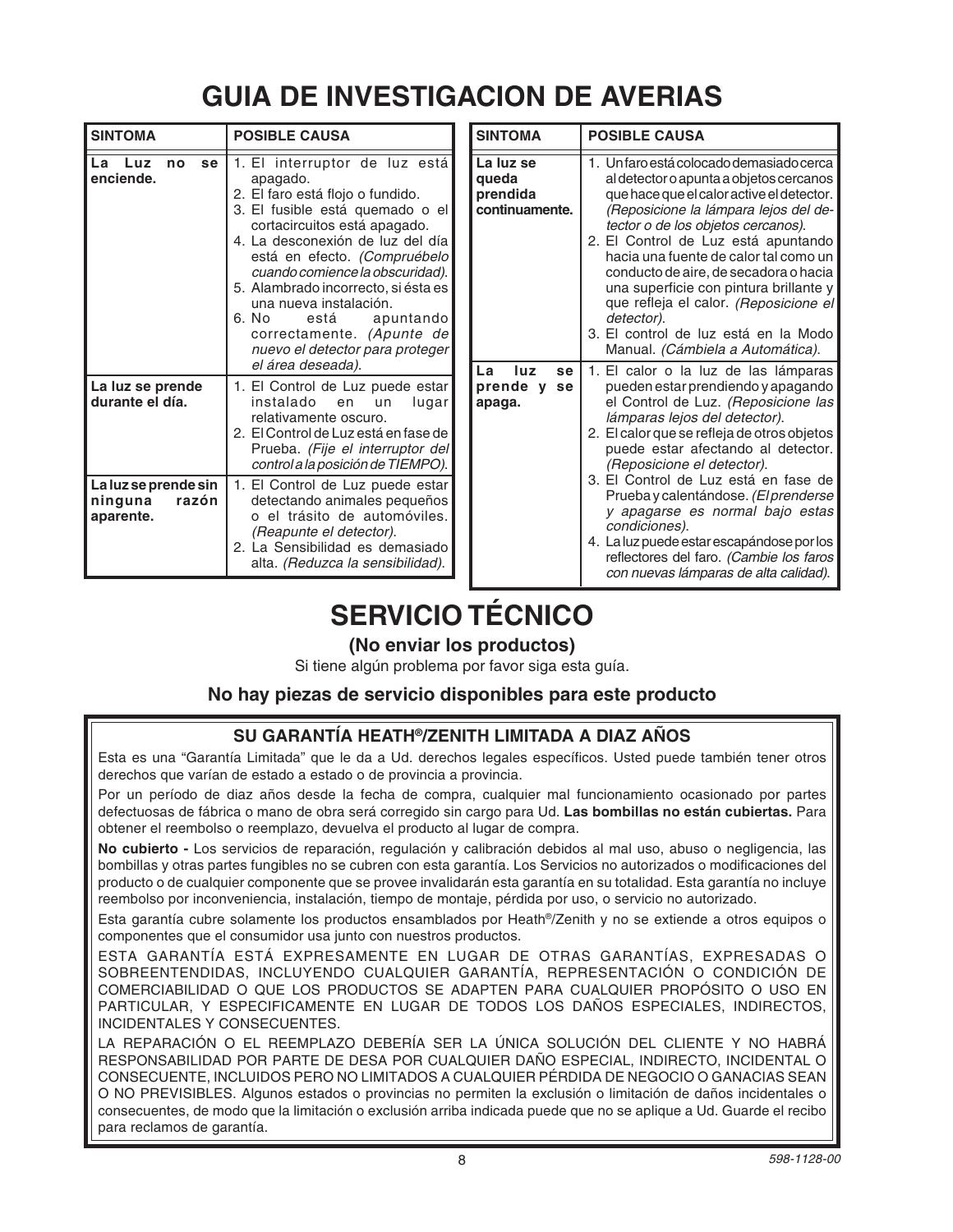

# **Commande d'éclairage à détecteur de mouvement**

### Modèle SL-5411

#### **Caractéristiques**

- Allume l'éclairage lorsqu'un mouvement est détecté.
- Éteint automatiquement l'éclairage.
- Photocellule qui maintient l'éclairage éteint pendant la période de lumière du jour.
- La DEL indique qu'un mouvement a été détecté (jour ou nuit).

#### Cet emballage comprend:



- **Exigences**<br>
La commande d'éclairage requiert une source<br>
La commande d'éclairage requiert une source d'alimentation 120V c.a. commandée par un interrupteur mural.
- **Certains codes de bâtiment locaux peuvent exiger que l'installation soit faite par un électricien qualifié.**
- Ce produit est conçu pour être utilisé avec une boîte de jonction portant une indication d'utilisation possible en milieu humide.

# **FONCTIONNEMENT**

| Mode:                      | Temps en circuit: En fonction: Jour Nuit |  |  |
|----------------------------|------------------------------------------|--|--|
| <b>Essal</b>               | 5 secondes                               |  |  |
| Auto                       | 1, 5 ou 10 min.                          |  |  |
| <b>Manuel</b><br>au choix, |                                          |  |  |
|                            | amanecer*                                |  |  |

\* Revient au mode automatique au lever du soleil.

**Note:** Après mise en circuit, attendre enfiron 1 1 /2 minute pour que l'étalonnage du circuit soit complété.

#### **ESSAI**

| Amener en position d'essai (TEST) ON-TIME |                    |
|-------------------------------------------|--------------------|
| l'interrupteur de temps en circuit (ON-   |                    |
| TIME) du bas du détecteur.                | 10.5.1 <b>TEST</b> |

#### **AUTOMATIQUE**

Amener l'interrupteur de temps en circuit (ON-TIME) à la position correspondant à 1, 5 ou 10 minutes.

#### **PRIORITÉ MANUELLE**



### **Résumé du mode de commutation**



**Placer l'interrupteur ON-TIME à 1, 5 ou 10 minutes**

ON-TIME

**10 5 1** TEST

**Mettre l'interrupteur hors circuit pendant une seconde, puis le**

Si vous ne savez plus dans quel mode se trouve l'appareil, couper l'alimentation pendant une minute puis la rétablir. Après le temps d'étalonnage, la commande reviendra au mode AUTO.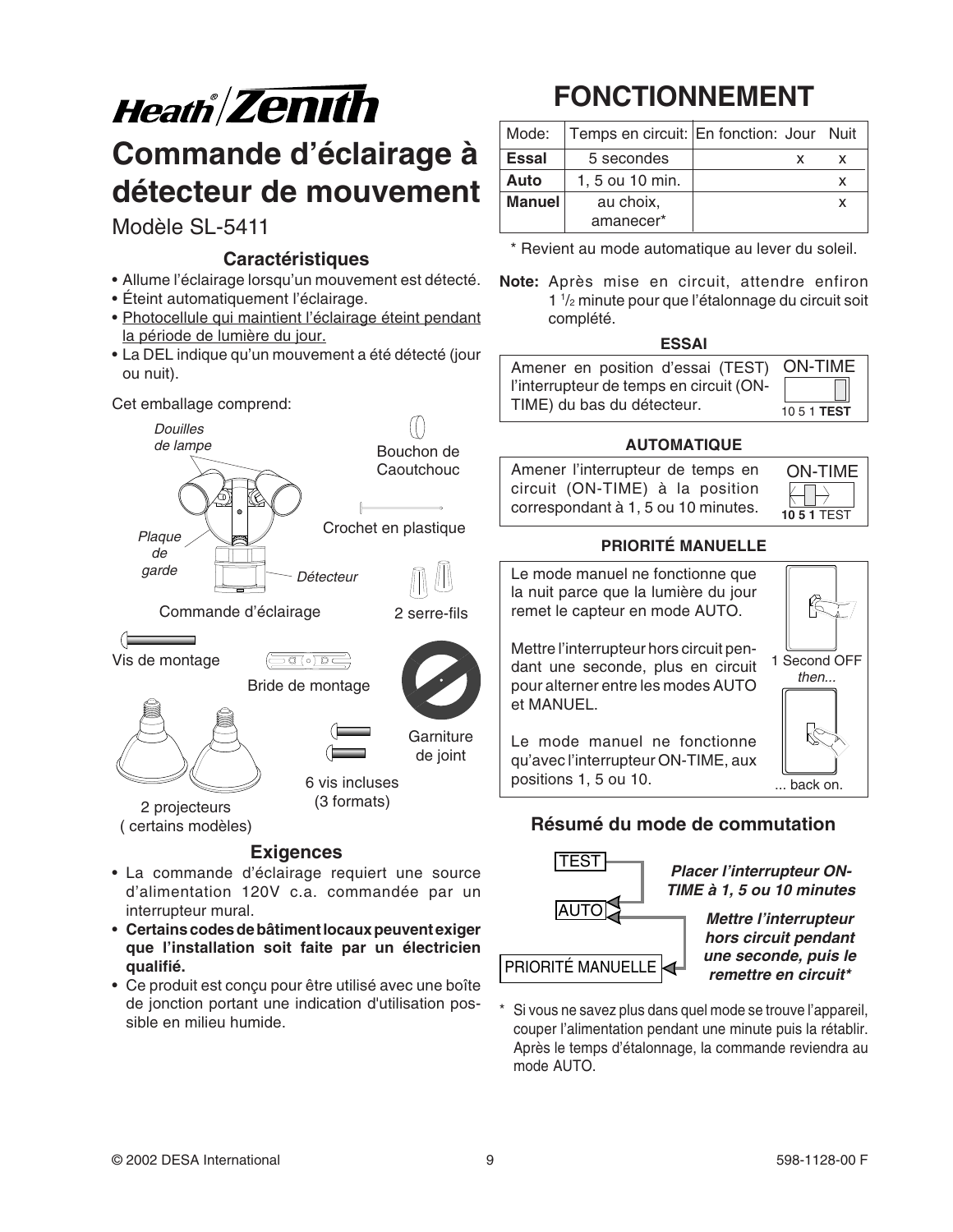### **INSTALLATION**

Pour faciliter l'installation, choisir un appareil d'éclairage devant être remplacé et qui est déjà commandé par un interrupteur.



**Montage mural**

Pour éviter le risque de choc électrique, **les commandes du détecteur doivent être tournées vers le bas.**

Pour montage sous avant-toit seulement:



que les commandes soient tournées vers le bas.



Si le détecteur sort de la rotule, desserrer la vis de blocage et ré-insérer le détecteur dans la rotule et resserrer la vis.

### **CÂBLAGE DE LA COMMANDE D'ÉCLAIRAGE**

#### ❒ **Couper l'alimentation du circuit d'éclairage au fusible ou au disjoncteur.**

- ❒ Enlever l'appareil d'éclairage existant.
- ❒ Installer la bride de montage comme indiqué avec deux vis correspondant à votre boîte de jonction.
- ❒ Le crochet en plastique peut peut servir à supporter le luminaire pendant le câblage. Le petit bout du crochet en plastique peut être inséré dans le trou au centre de la plaque de couverture. Ensuite, le petit bout est inséré dans une des fentes de la barre de montage.
- ❒ Faire passer les fils de la commande d'éclairage par le trou de la garniture.
- ❒ Torsader les fils de la boîte de jonction avec ceux de la commande d'éclairage. Les fixer ensemble à l'aide de serre-fils.



**Raccorder le fil de terre de la boîte de jonction à la vis de terre (verte) sur l'appareil.**

### **MONTAGE DE LA COMMANDE D'ÉCLAIRAGE.**

- ❒ Aligner le couvercle de la commande d'éclairage avec sa garniture de joint. Fixer avec la vis de montage.
- ❒ Poussez le bouchon de caoutchouc fermement en place.
- ❒ Si vous ne pouvez pas utiliser une boîte de jonction pour milieu humide, calfeutrez la surface de montage de la plaque murale avec un scellant

Pour éviter les dommages et les chocs électriques dûs à l'eau, garder les portelampes 30° sous l'horizontale.



Garder les lampes au moins 2,5 cm du capteur. Ne pas permettre aux lampes de masquer la lentille.

silicone.

❒ Ajuster les porte-lampes en desserrant les écrous de blocage, mais ne pas faire tourner les porte-lampes de plus de 180°par rapport au réglage d'usine. Ne pas trop serrer les lampes dans les porte-lampes.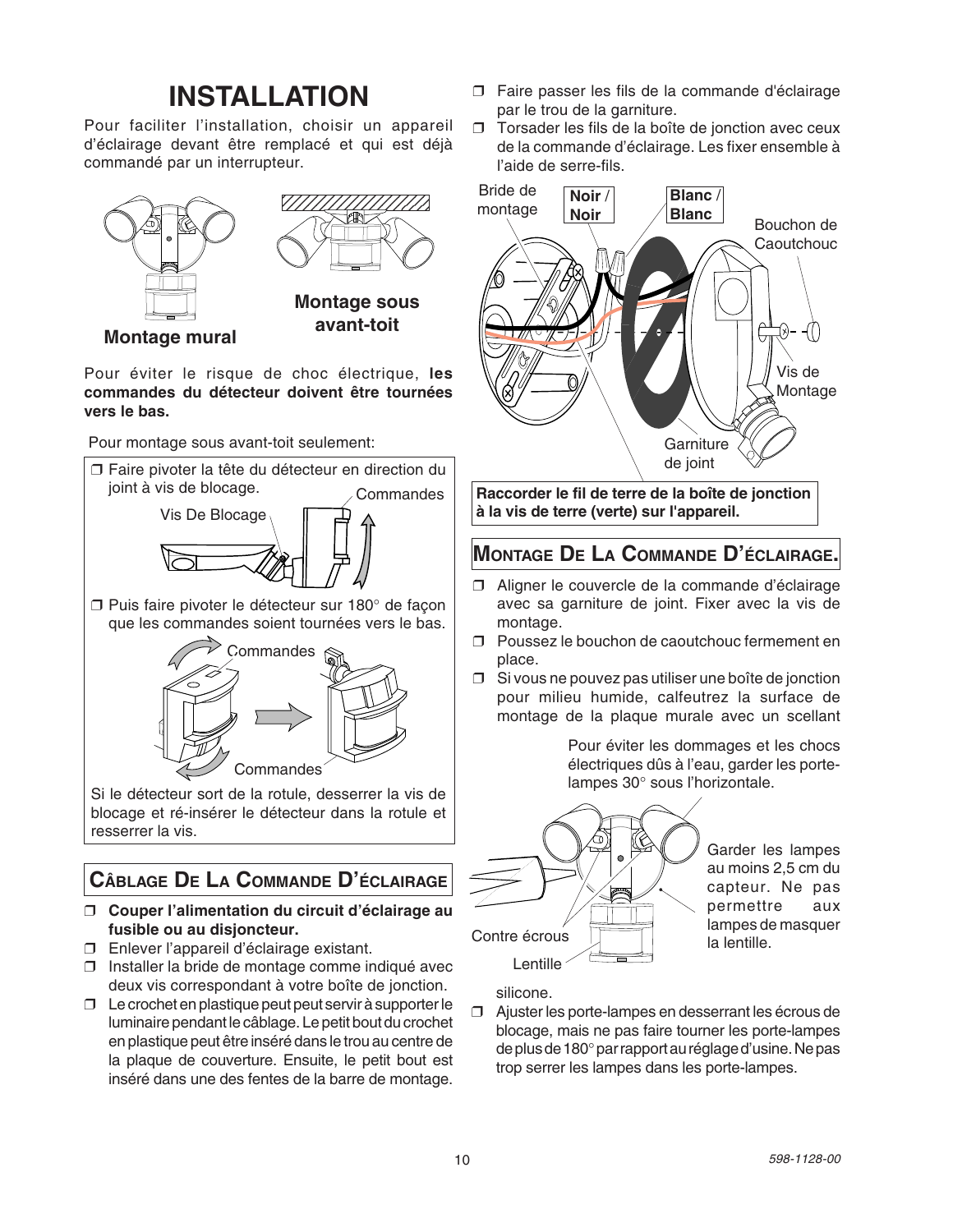# **ESSAIS ET RÉGLAGES**

- ❒ **Mettre en circuit le disjoncteur et l'interrupteur d'éclairage.**
- ❒ Placez la commande RANGE à sa position intermédiaire et la commande ON-TIME à la positon TEST.
- **NOTE:** Le capteur doit se réchauffer 1 1 /2 minute avant de pouvoir détecter le mouvement. Lorsque l'appareil est mis en circuit, attendre 1  $\frac{1}{2}$ minute.



- en direction d'objets dont la température change rapidement, tels que **des bouches d'air chaud et des climatiseurs**. De telles sources de chaleur peuvent provoquer des déclenchements intempestifs.
- vers des endroits où **des animaux, des véhicules ou des passants** peuvent déclencher la commande.
- sur **de grands objets clairs à proximité** qui réfléchissent la lumière du jour et risquent de déclencher le dispositif d'arrêt. Ne pas pointer d'autres appareils d'éclairage vers le détecteur.



Portée maximale  $\qquad$  Angle de

couverture maximale

Le détecteur est moins sensible au mouvement dans sa direction.



Le moins sensible Le plus sensible

❒ Desserrer la vis de blocage de la rotule et faire pivoter le détecteur pour pointer.

Vis de blocage

Rotule

**Pointer le détecteur vers le bas pour réduire la couverture**

**Pointer le détecteur vers le haut pour augmenter la couverture**

- ❒ Marcher dans la zone de couverture et noter à quel endroit l'éclairage se déclenche. Déplacer la tête du détecteur vers le haut, le bas ou le côté pour modifier la zone de couverture. **Ne pas permettre au détecteur d'être à moins de 25 mm des lampes.**
- ❒ Régler la sensibilité (RANGE) selon les besoins. Une trop grande sensibilité pourrait causer des déclenchements intempestifs.
- ❒ Fixer la tête du détecteur en position en serrant la vis de blocage. Éviter de trop serrer la vis.
- ❒ Placer l'interrupteur ON-TIME à 1, 5 ou 10 minutes.

**Avertissement - Risque d'incendie ! Ne pas pointer les lampes vers une surface combustible située à moins de 1 mètre.**

#### **FICHE TECHNIQUE** Portée . . . . . . . . . . . . . . . Jusqu'à 21 m (70 pi) [Varie

|                                         | $\lceil \text{C} \rceil$ $\lceil \text{C} \rceil$ $\lceil \text{C} \rceil$ $\lceil \text{C} \rceil$ $\lceil \text{C} \rceil$ $\lceil \text{C} \rceil$ $\lceil \text{C} \rceil$ $\lceil \text{C} \rceil$ $\lceil \text{C} \rceil$ $\lceil \text{C} \rceil$ $\lceil \text{C} \rceil$ $\lceil \text{C} \rceil$ $\lceil \text{C} \rceil$ $\lceil \text{C} \rceil$ $\lceil \text{C} \rceil$ $\lceil \text{C} \r$ |
|-----------------------------------------|-------------------------------------------------------------------------------------------------------------------------------------------------------------------------------------------------------------------------------------------------------------------------------------------------------------------------------------------------------------------------------------------------------------|
|                                         | selon la température                                                                                                                                                                                                                                                                                                                                                                                        |
|                                         | ambiante]                                                                                                                                                                                                                                                                                                                                                                                                   |
| Angle de détection  Jusqu'à 150°        |                                                                                                                                                                                                                                                                                                                                                                                                             |
|                                         | Charge électrique  Jusqu'à deux ampoules                                                                                                                                                                                                                                                                                                                                                                    |
|                                         | incandescentes, pour un                                                                                                                                                                                                                                                                                                                                                                                     |
|                                         | maximum de 300 W [maxi-                                                                                                                                                                                                                                                                                                                                                                                     |
|                                         | mum de 150W par support].                                                                                                                                                                                                                                                                                                                                                                                   |
| Alimentation électrique 120 V CA, 60 Hz |                                                                                                                                                                                                                                                                                                                                                                                                             |
| Modes de                                |                                                                                                                                                                                                                                                                                                                                                                                                             |
|                                         | fonctionnement Essai, automatique et priorité                                                                                                                                                                                                                                                                                                                                                               |
|                                         | manuelle                                                                                                                                                                                                                                                                                                                                                                                                    |
| Délais  1, 5 et 10 minutes              |                                                                                                                                                                                                                                                                                                                                                                                                             |
|                                         |                                                                                                                                                                                                                                                                                                                                                                                                             |
| Portée Réglable                         |                                                                                                                                                                                                                                                                                                                                                                                                             |

Heath®/Zenith se réserve le doit d'abandonner tout produit et d'en changer les spécifications, en tout temps et sans contracter quelque obligation que ce soit quant à l'incorporation de nouvelles caractéristiques aux produits déjà vendus.

598-1128-00 11